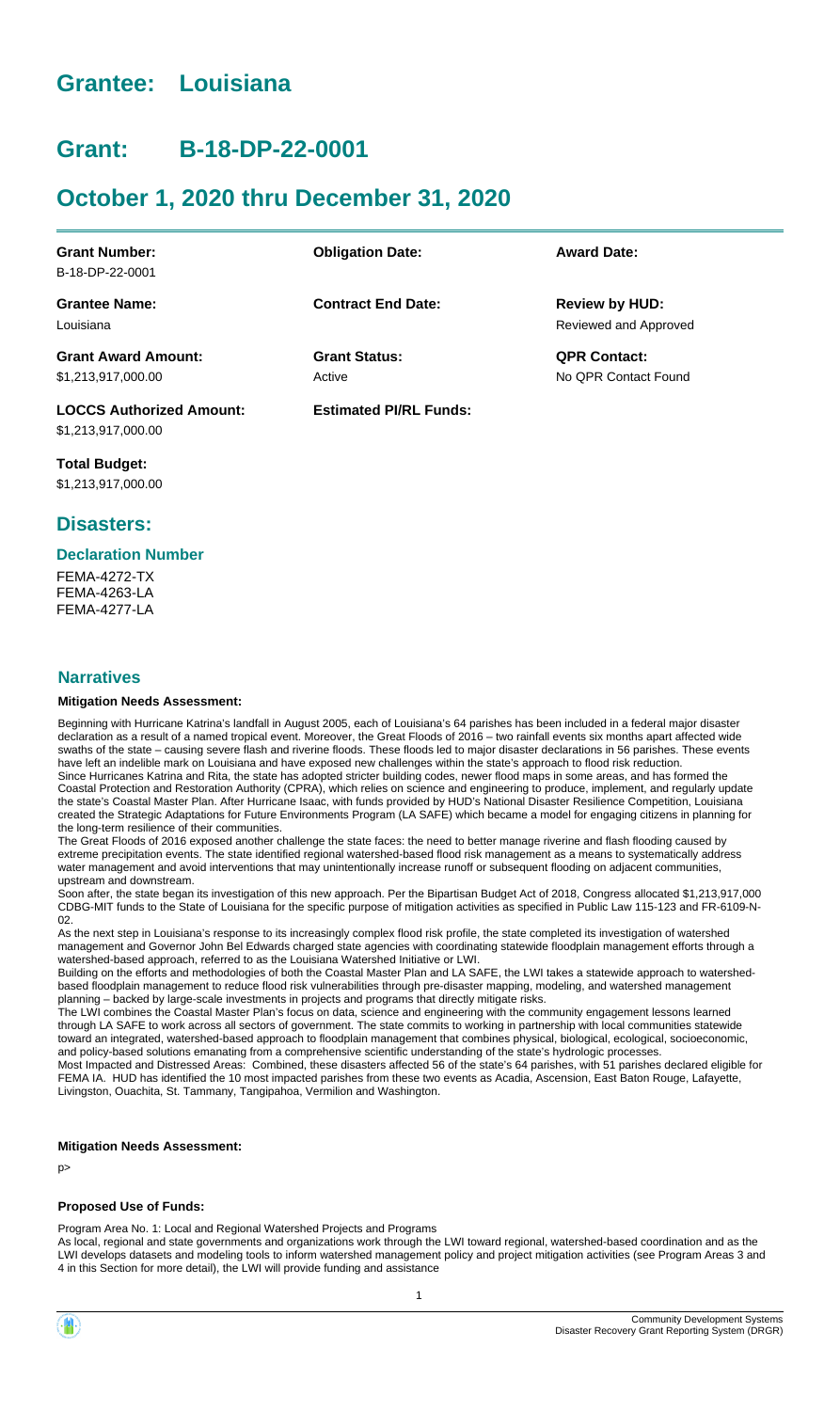to local and regional organizations to implement identified projects and programs with demonstrable and quantifiable mitigation outcomes. These projects and programs may include, but are not limited to, direct physical improvements to the watershed, ecological and waterway restoration projects, code enforcement activities, floodplain/floodway easements, and strategic land acquisitions and other projects that demonstrably enhance the storage and ecosystem capacity of the land and water systems within the state's respective watersheds. Program Area No. 2: State Projects and Programs

Following the Great Floods of 2016, the state identified numerous projects and/or programs that are necessary for immediate implementation of a more comprehensive flood mitigation strategy. In these cases, the state – through the LWI – will award projects, as selected through a non-competitive process for immediate implementation. These projects and programs must align with the LWI's approach to comprehensive statewide and regional watershed management focused on four dimensions: (1) evidence-backed flood control projects, (2) innovative floodplain management, (3) public education and (4) changing development patterns. For activities that use Urgent Need Mitigation as their national objective, the state will demonstrate how projects will result in a measurable and verifiable reduction in the risk of loss of life and property.

Program Area No. 3: Watershed Monitoring, Mapping and Modeling

This program addresses the unmet mitigation need for watershed data and modeling, and will enable long-term flood resilience, more targeted flood control project selection and regional coordination along watershed boundaries. This program can also be anticipated to reduce the need for disaster response and enhance such response efforts when deployed, aid in the provision of critical lifelines and enable a demonstrable reduction in flood risk within HUD-MID and LA-MID parishes.

Program Area No. 4: Watershed Policy, Planning and Local Capacity Assistance

While different levels of capacity and integration exist in various agencies and regions of the state, these entities are not currently coordinated on a regional watershed basis and their activities and authorities are often circumscribed within the boundaries of a single parish or municipality. State and local agencies, communities, and stakeholders must collaborate, organize, and make decisions on a watershed basis in order to plan for and manage water and flood events effectively.

Through this program, the state will partner with federal, state, local agencies and experts, as well as private industry, to complete an assessment of state, regional, and local programs, as well as to offer technical assistance, educational and capacity building support services to state agencies, local governments, non-profit organizations, planning and development organizations, chambers of commerce, and other public-serving agencies and organizations in order to encourage the

#### **Proposed Use of Funds:**

alignment of effort across watersheds to promote the LWI's approach to watershed management. This technical assistance will also facilitate the establishment of coalitions among parishes and municipal governments – based on watersheds – to implement regional policies and projects funded through other programs within this grant. For activities that use Urgent Need Mitigation as their national objective, the state will require sub-grantees to demonstrate how their projects will result in a measurable and verifiable reduction in the risk of loss of life and property.

Many existing state, regional and local organizations have limited experience or capacity related to watershed-specific issues, such as floodplain policy development and implementation, or related to analyzing impacts of floodplain policies on local and regional economies, natural and built environments, and wildlife and fisheries. Under this program, the LWI will coordinate extensive public engagement, training, and research, and ultimately, will develop informed and collaborative policies and planning tools. This program area includes three specific elements: technical assistance, development of statewide and regional watershed management plans, and administration.

| <b>Overall</b>                                     | <b>This Report Period</b> | <b>To Date</b>  |
|----------------------------------------------------|---------------------------|-----------------|
| <b>Total Projected Budget from All Sources</b>     | \$0.00                    | \$48,556,680.00 |
| <b>Total Budget</b>                                | \$0.00                    | \$48,556,680.00 |
| <b>Total Obligated</b>                             | \$0.00                    | \$48,556,680.00 |
| <b>Total Funds Drawdown</b>                        | \$164,959.92              | \$164,959.92    |
| <b>Program Funds Drawdown</b>                      | \$164,959.92              | \$164,959.92    |
| Program Income Drawdown                            | \$0.00                    | \$0.00          |
| <b>Program Income Received</b>                     | \$0.00                    | \$0.00          |
| <b>Total Funds Expended</b>                        | \$164,959.92              | \$164,959.92    |
| <b>HUD Identified Most Impacted and Distressed</b> | \$0.00                    | \$0.00          |
| <b>Other Funds</b>                                 | \$0.00                    | \$0.00          |
| <b>Match Funds</b>                                 | \$0.00                    | \$0.00          |
| Non-Match Funds                                    | \$0.00                    | \$0.00          |
| Eunde Evnended                                     |                           |                 |

#### **Funds Expended**

| <b>Overall</b>                                  | <b>This Period</b> | <b>To Date</b> |
|-------------------------------------------------|--------------------|----------------|
| Office of Community Development (OCD), Disaster | \$164,959,92       | \$164,959.92   |

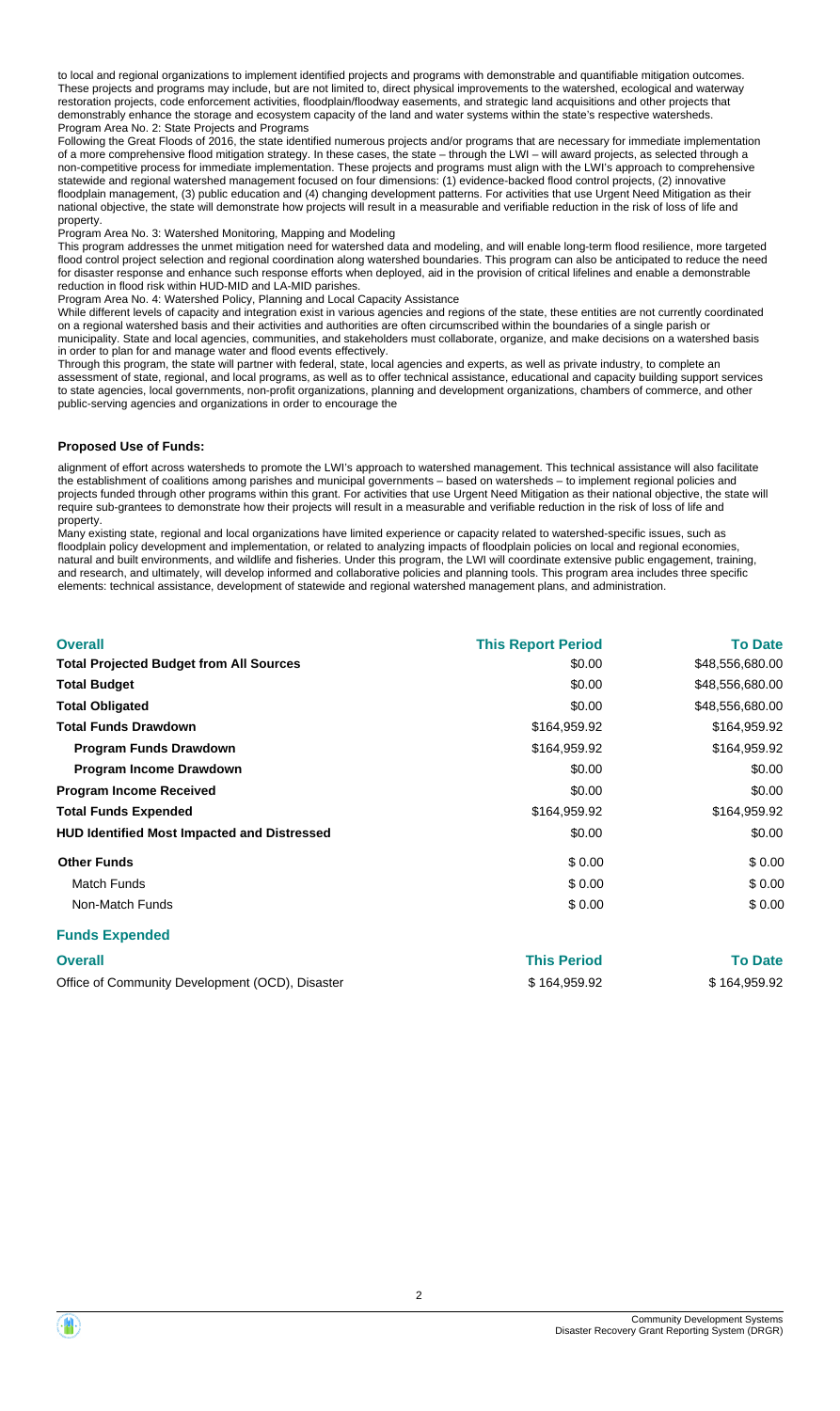## **Progress Toward Required Numeric Targets**

| <b>Requirement</b>                  | <b>Target</b>    | <b>Projected</b> | <b>Actual</b> |
|-------------------------------------|------------------|------------------|---------------|
| <b>Overall Benefit Percentage</b>   | $.00\%$          |                  | <b>NA</b>     |
| <b>Minimum Non Federal Match</b>    | \$.00            |                  | \$.00         |
| <b>Limit on Public Services</b>     | \$182,087,550.00 |                  | <b>NA</b>     |
| <b>Limit on Admin/Planning</b>      | \$242,783,400.00 |                  | \$164,959.92  |
| <b>Limit on Admin</b>               | \$60,695,850.00  |                  | \$164,959.92  |
| <b>Most Impacted and Distressed</b> | \$606,958,500.00 |                  | \$.00         |

## **Overall Progress Narrative:**

In 2020 Q4, Administration Activities under the MIT program includes furtherance of CDBG-MIT Action Plan Program Areas:

 • 1 - Watershed Projects Grant Program: Local and Regional - Round 1: The state extended the full application deadline to Feb. 26, 2021 (one additional month) to account for the impacts of Hurricanes Laura, Delta and Zeta. Two meetings (Dec. 9 and 16) of the scoring committee were held to prepare for review and scoring processes; and the state hosted a second technical assistance webinar on Dec. 3 to review the process to submit full applications and elevate addition considerations associated with this program. The webinar was attended by 114 participants via zoom, hosted publicly, and remains posted on the LWI website for users to view and reference after the webinar.

 • 2 - State Projects and Programs: The state prepared for the launch and implementation of infrastructure and housing elements, including preparation for the implementation of dam, flood control, drainage, critical infrastructure, nonstructural mitigation, and capital improvements projects that reduce flood risk. This preparation included program design and policy implementation, as well as coordination with grantees and impacted communities, including those recently impacted by Hurricanes Laura and Delta.

 • 3 - Watershed Monitoring, Mapping and Modeling: The state entered into a no cost MOU with the USACE, formally recognizing the partnership between the LWI participating state agencies and the USACE in furtherance of the LWI statewide modeling program. Data and modeling sharing efforts are fully underway, leveraging USACE Silver Jackets grants for FY2021. The state and USACE are preparing a separate agreement with USACE, where MIT dollars could fund continued coordination in 2022.

 • 4 Watershed Policy, Planning and Local Capacity Assistance: Preparation of 2021 regional outreach materials, tools and strategies is underway in advance of anticipated 2021 efforts. Specifically, an Outreach and Engagement Toolkit, a Regional Communications Strategy, and one-pagers describing regional watershed management recommendations and project awards are expected to be completed and in use by February 2021.

## **Project Summary**

| <b>Project #, Project Title</b>         | <b>This Report</b>                      | <b>To Date</b>                          |                                         |
|-----------------------------------------|-----------------------------------------|-----------------------------------------|-----------------------------------------|
|                                         | <b>Program Funds</b><br><b>Drawdown</b> | <b>Project Funds</b><br><b>Budgeted</b> | <b>Program Funds</b><br><b>Drawdown</b> |
| 3105, State Administration and Planning | \$164.959.92                            | \$48.556.680.00                         | \$164,959.92                            |
| 9999, Restricted Balance                | \$0.00                                  | \$0.00                                  | \$0.00                                  |

# **Activities**

**Project # / 3105 / State Administration and Planning**

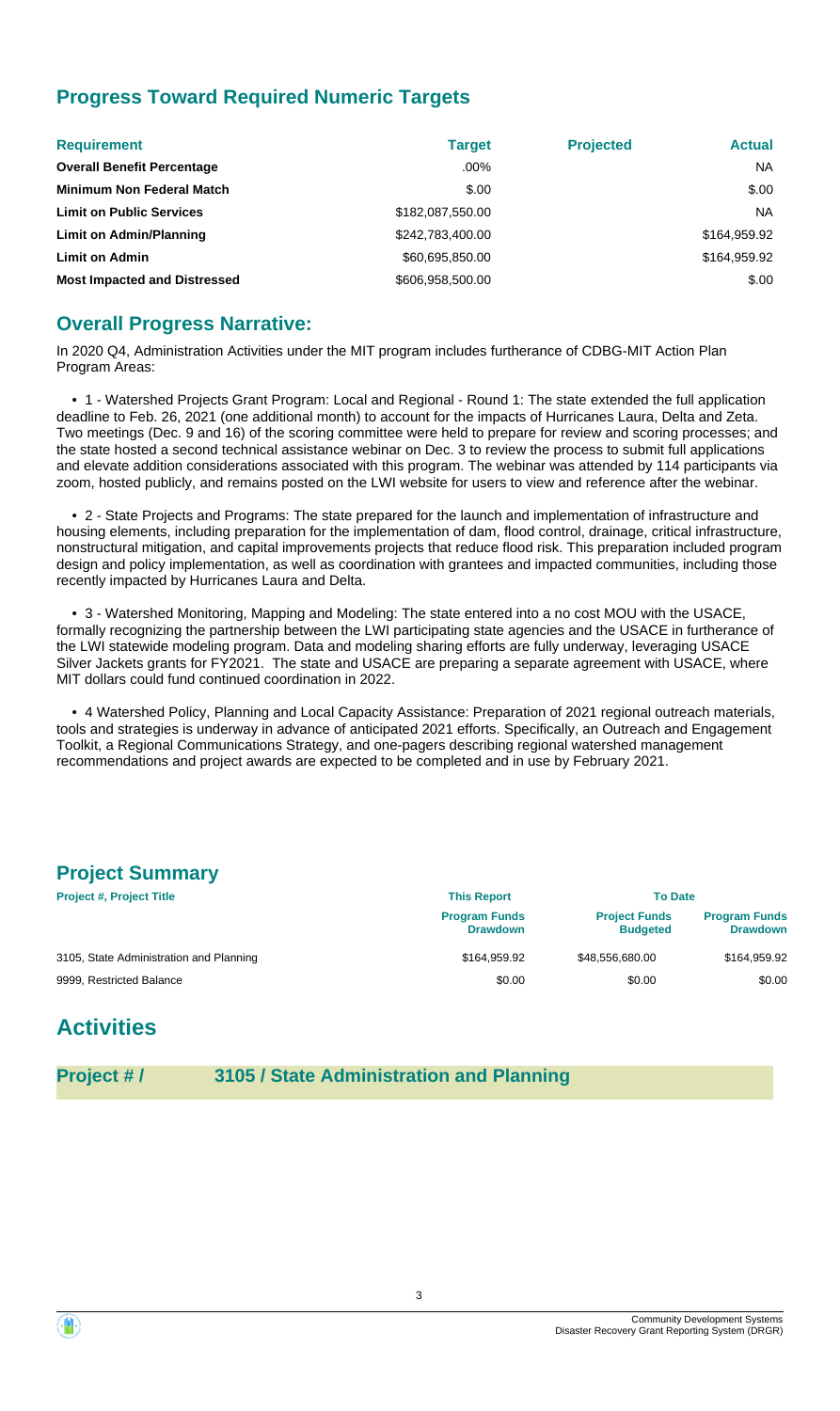**65MTAD1001**

## **Activitiy Type:**

**Projected Start Date: Benefit Type: National Objective:** 09/16/2020 ( ) Administration **National Contract Contract Contract Contract Contract Contract Contract Contract Contract Contract Contract Contract Contract Contract Contract Contract Contract Contract Contract Contract Contract Contract Project Number:** 3105

# **Activity Status:**

**Projected End Date: Completed Activity Actual End Date:** 09/16/2032 **Project Title:** State Administration and Planning

## **Responsible Organization:**

NA **NA** Office of Community Development (OCD), Disaster

| <b>Overall</b>                                  | Oct 1 thru Dec 31, 2020 | <b>To Date</b>  |
|-------------------------------------------------|-------------------------|-----------------|
| <b>Total Projected Budget from All Sources</b>  | \$0.00                  | \$48,556,680.00 |
| <b>Total Budget</b>                             | \$0.00                  | \$48,556,680.00 |
| <b>Total Obligated</b>                          | \$0.00                  | \$48,556,680.00 |
| <b>Total Funds Drawdown</b>                     | \$164,959.92            | \$164,959.92    |
| <b>Program Funds Drawdown</b>                   | \$164,959.92            | \$164,959.92    |
| <b>Program Income Drawdown</b>                  | \$0.00                  | \$0.00          |
| <b>Program Income Received</b>                  | \$0.00                  | \$0.00          |
| <b>Total Funds Expended</b>                     | \$164,959.92            | \$164,959.92    |
| Office of Community Development (OCD), Disaster | \$164,959.92            | \$164,959.92    |
| <b>Most Impacted and Distressed Expended</b>    | \$0.00                  | \$0.00          |

#### **Activity Description:**

This activity funds the costs necessary for the general administration of the LWI, to include but not limited to the state's and subrecipients' time administering programs, compliance, and monitoring of the state's subrecipients, vendors, and other recipients of funding and other costs specified as eligible administrative expenses in 24 CFR 570.206

#### **Location Description:**

#### **Activity Progress Narrative:**

Expenditures this quarter were for state administrative expenses of the MIT grant.

#### **Accomplishments Performance Measures**

#### **No Accomplishments Performance Measures**